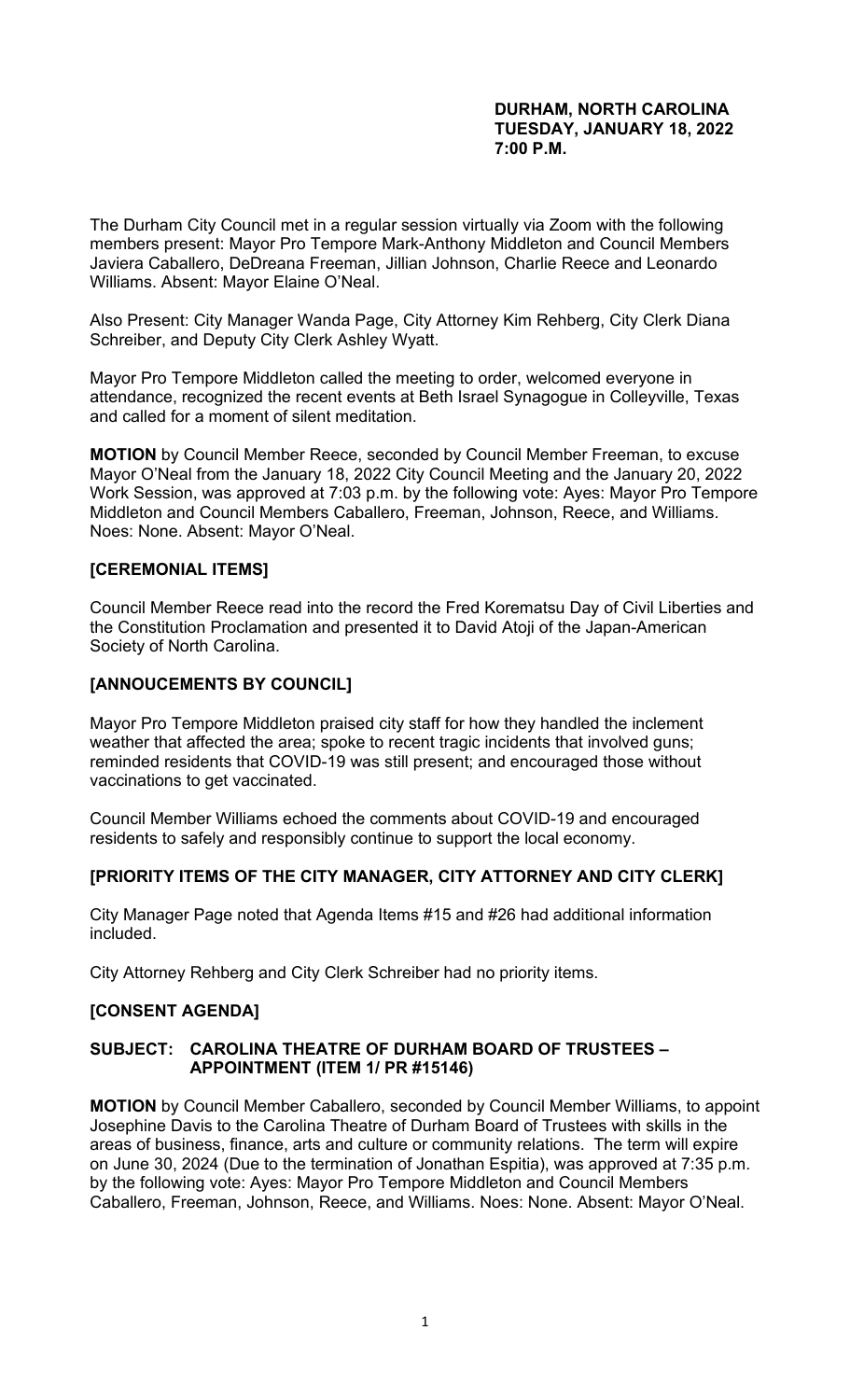#### **SUBJECT: DURHAM AFFORDABLE HOUSING IMPLEMENTATION COMMITTEE – APPOINTMENT (ITEM 2/ PR #15149)**

**MOTION** by Council Member Caballero, seconded by Council Member Williams, to appoint Kyle W. Bostelman to the Durham Affordable Housing Implementation Committee representing a Resident with Expertise in Real Estate Development with the term to expire on September 21, 2023 (Due to the resignation of Nicole Furnace), was approved at 7:35 p.m. by the following vote: Ayes: Mayor Pro Tempore Middleton and Council Members Caballero, Freeman, Johnson, Reece, and Williams. Noes: None. Absent: Mayor O'Neal.

#### **SUBJECT: DURHAM CITY-COUNTY APPEARANCE COMMISSION – APPOINTMENT (ITEM 3/ PR #15153)**

**MOTION** by Council Member Caballero, seconded by Council Member Williams, to appoint Thomas J. Flynn to the Durham City-County Appearance Commission with the term to expire on April 1, 2022 (Due to the resignation of Jenna Bailey), was approved at 7:35 p.m. by the following vote: Ayes: Mayor Pro Tempore Middleton and Council Members Caballero, Freeman, Johnson, Reece, and Williams. Noes: None. Absent: Mayor O'Neal.

#### **SUBJECT: DURHAM HOMELESS SERVICES ADVISORY COMMITTEE – APPOINTMENT (ITEM 4/ PR #15151)**

**MOTION** by Council Member Caballero, seconded by Council Member Williams, to appoint Jenise Washington to the Durham Homeless Services Advisory Committee representing Faith Community with the term to expire on June 30, 2024 (due to the resignation of Regina King), was approved at 7:35 p.m. by the following vote: Ayes: Mayor Pro Tempore Middleton and Council Members Caballero, Freeman, Johnson, Reece, and Williams. Noes: None. Absent: Mayor O'Neal.

# **SUBJECT: MAYOR'S COUNCIL FOR WOMEN – APPOINTMENT (ITEM 5/ PR #15150)**

**MOTION** by Council Member Caballero, seconded by Council Member Williams, to appoint Sheena Mathews to the Mayor's Council for Women representing Fair Housing/Economic Development Sector with the term expiring on June 30, 2022 (due to the resignation of Amie Koch) was approved at 7:35 p.m. by the following vote: Ayes: Mayor Pro Tempore Middleton and Council Members Caballero, Freeman, Johnson, Reece, and Williams. Noes: None. Absent: Mayor O'Neal.

# **SUBJECT: PARTICIPATORY BUDGETING STEERING COMMITTEE – APPOINTMENT (ITEM 6/ PR# 15148)**

**MOTION** by Council Member Caballero, seconded by Council Member Williams, to appoint Axel Herrera Ramos to the Participatory Budgeting Steering Committee representing an At-Large Resident. The term will expire on June 30, 2022 (Due to the resignation of Sean P. Almonte), was approved at 7:35 p.m. by the following vote: Ayes: Mayor Pro Tempore Middleton and Council Members Caballero, Freeman, Johnson, Reece, and Williams. Noes: None. Absent: Mayor O'Neal.

# **SUBJECT: RACIAL EQUITY COMMISSION – APPOINTMENT (ITEM 7/ PR #15152)**

**MOTION** by Council Member Caballero, seconded by Council Member Williams, to appoint Del L. Ruff to the Racial Equity Commission representing an At-Large Resident with the term to expire on January 18, 2025, was approved at 7:35 p.m. by the following vote: Ayes: Mayor Pro Tempore Middleton and Council Members Caballero, Freeman, Johnson, Reece, and Williams. Noes: None. Absent: Mayor O'Neal.

# **SUBJECT: RECREATION ADVISORY COMMISSION – APPOINTMENT (ITEM 8/ PR #15147)**

**MOTION** by Council Member Caballero, seconded by Council Member Williams, to appoint Girija Mahajan to the Recreation Advisory Commission with the term expiring on August 8, 2024 (due to the resignation of David Fellerath), was approved at 7:35 p.m. by the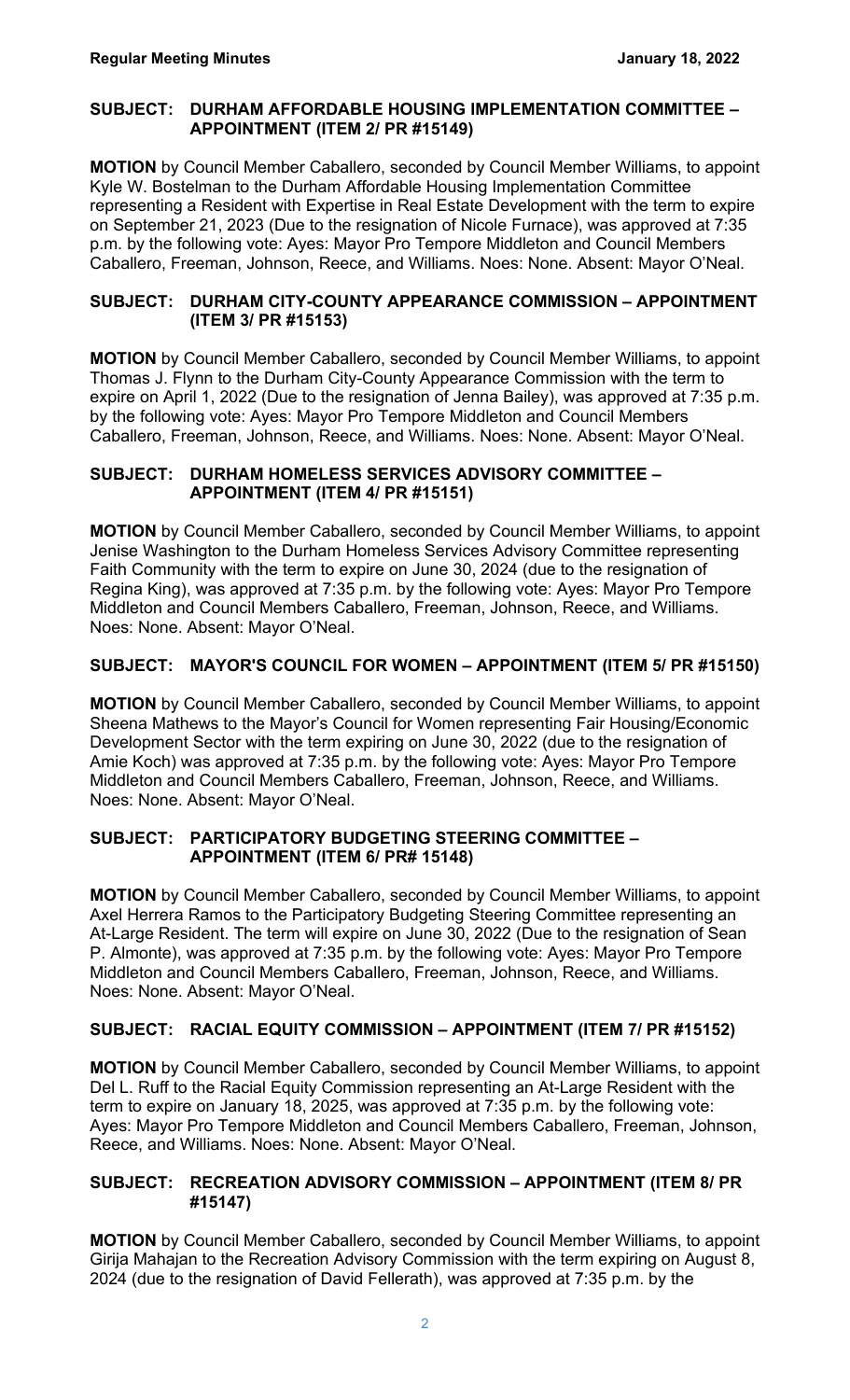following vote: Ayes: Mayor Pro Tempore Middleton and Council Members Caballero, Freeman, Johnson, Reece, and Williams. Noes: None. Absent: Mayor O'Neal.

# **SUBJECT: CONTRACT WITH CYPRESS FUND AND NEO PHILANTHROPY FOR WE ARE THE ONES (WATO) (ITEM 9/ PR #15161)**

**MOTION** by Council Member Caballero, seconded by Council Member Williams, to authorize the City Manager to execute a contract with Cypress Fund and NEO Philanthropy in an amount not to exceed \$250,000 for We Are The Ones (WATO), was approved at 7:35 p.m. by the following vote: Ayes: Mayor Pro Tempore Middleton and Council Members Caballero, Freeman, Johnson, Reece, and Williams. Noes: None. Absent: Mayor O'Neal.

#### **SUBJECT: U.S. DEPARTMENT OF TRANSPORTATION - FEDERAL AVIATION ADMINISTRATION AIRPORT CORONAVIRUS RESPONSE GRANT PROGRAM (GRANT OFFER 3-37-0056-057-2022) (ITEM 10/ PR #15168)**

**MOTION** by Council Member Caballero, seconded by Council Member Williams, to accept the Federal Aviation Administration (FAA) American Rescue Plan Act of 2021 Grant Offer 3-37-0056-057-2022 in the amount of \$44,753,009; and

To authorize the City Manager to execute the associated Grant Agreement, was approved at 7:35 p.m. by the following vote: Ayes: Mayor Pro Tempore Middleton and Council Members Caballero, Freeman, Johnson, Reece, and Williams. Noes: None. Absent: Mayor O'Neal.

#### **SUBJECT: U.S. DEPARTMENT OF TRANSPORTATION - FEDERAL AVIATION ADMINISTRATION AIRPORT CORONAVIRUS RESPONSE GRANT PROGRAM (GRANT OFFER 3-37-0056-058-2022) (ITEM 11/ PR #15169)**

**MOTION** by Council Member Caballero, seconded by Council Member Williams, to accept the Federal Aviation Administration (FAA) American Rescue Plan Act of 2021 Grant Offer 3-37-0056-058-2022 in the amount of \$5,927,846; and

To authorize the City Manager to execute the associated Grant Agreement, was approved at 7:35 p.m. by the following vote: Ayes: Mayor Pro Tempore Middleton and Council Members Caballero, Freeman, Johnson, Reece, and Williams. Noes: None. Absent: Mayor O'Neal.

#### **SUBJECT: AMENDMENT NO. 1 TO SEWER SYSTEM EVALUATION SURVEY SERVICES CONTRACT FOR PROFESSIONAL SERVICES WITH CDM SMITH, INC. (ITEM 12/ PR #15108)**

**MOTION** by Council Member Caballero, seconded by Council Member Williams, to authorize the City Manager to execute a contract amendment with CDM Smith, Inc. for Sewer System Evaluation Survey Services in the amount of \$2,258,000 for a total contract amount of \$3,648,000;

To establish a contingency fund for the contract in the amount of \$225,000; and

To authorize the City Manager to negotiate change orders for the contract provided that the total contract cost does not exceed \$3,873,000 was approved at 7:35 p.m. by the following vote: Ayes: Mayor Pro Tempore Middleton and Council Members Caballero, Freeman, Johnson, Reece, and Williams. Noes: None. Absent: Mayor O'Neal.

#### **SUBJECT: PROPOSED REVISION OF THE SERVICE AREA BOUNDARIES FOR THE SOUTHEAST REGIONAL LIFT STATION (ITEM 13/ PR #15154)**

**MOTION** by Council Member Caballero, seconded by Council Member Williams, to adopt the revised Southeast Service Area boundaries was approved at 7:35 p.m. by the following vote: Ayes: Mayor Pro Tempore Middleton and Council Members Caballero, Freeman, Johnson, Reece, and Williams. Noes: None. Absent: Mayor O'Neal.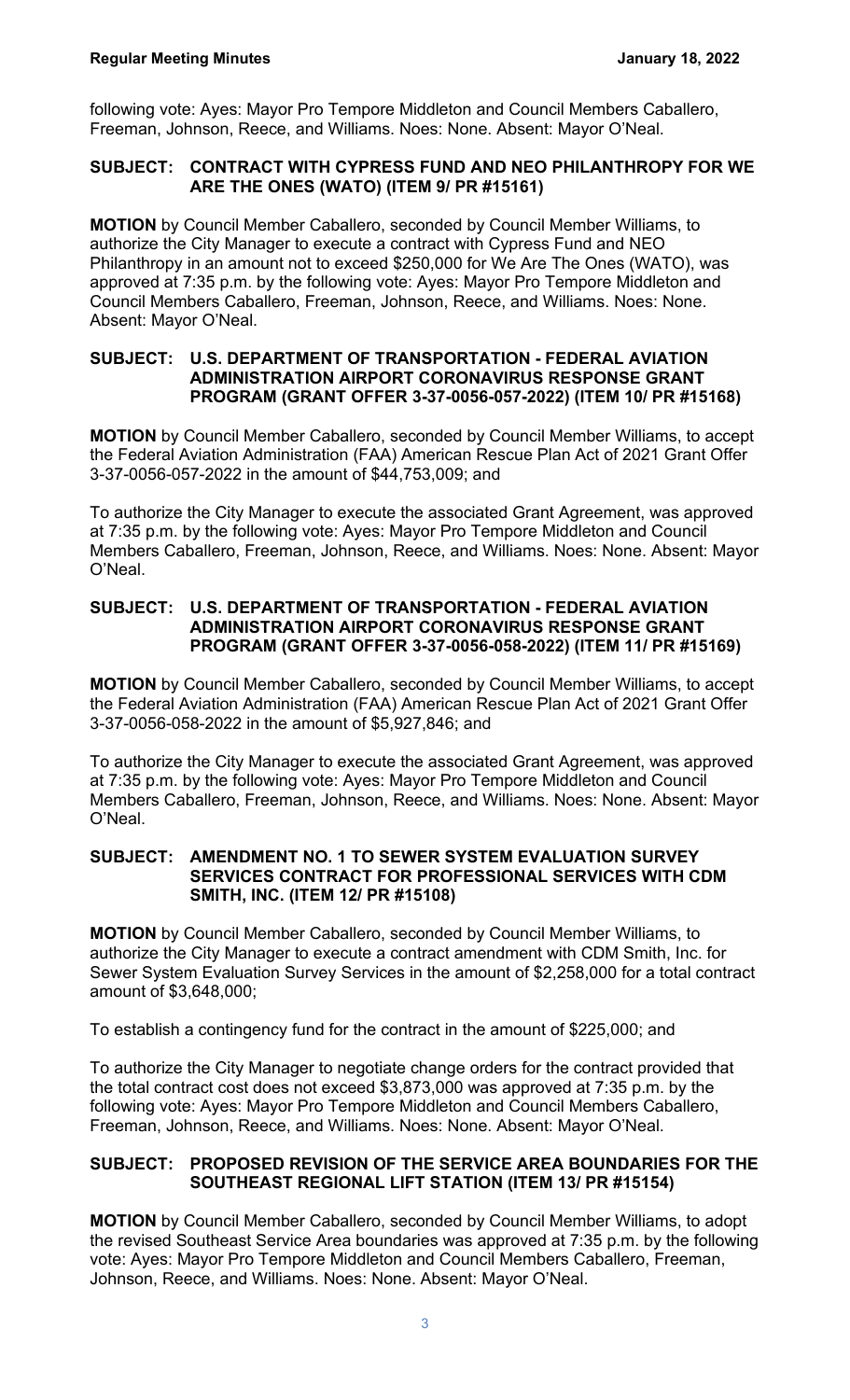#### **SUBJECT: DESIGN-BUILD CONSTRUCTION AMENDMENT WITH DEWBERRY DESIGN-BUILDERS, INC. FOR DURHAM BULLS ATHLETIC PARK – BOILER REPLACEMENT PROJECT (ITEM 14/ PR #15170)**

**MOTION** by Council Member Caballero, seconded by Council Member Williams, to authorize the City Manager to negotiate and execute a design-build construction amendment with Dewberry Design-Builders, Inc. for the Durham Bulls Athletic Park (DBAP) Boiler Replacement Project in an amount not to exceed \$273,215, increasing the total design-build contract amount to \$294,335; and

To authorize the City Manager to negotiate and execute modifications to the design-build contract, including both design/preconstruction services and construction work, so long as the total contract amount does not exceed \$315,355, which includes prior approved contingency funds of \$21,000 was approved at 7:35 p.m. by the following vote: Ayes: Mayor Pro Tempore Middleton and Council Members Caballero, Freeman, Johnson, Reece, and Williams. Noes: None. Absent: Mayor O'Neal.

#### **SUBJECT: DEPARTMENT RESPONSE TO BULL CITY TENANTS UNITED PROPOSALS (ITEM 15/ PR #15162)**

**MOTION** by Council Member Caballero, seconded by Council Member Williams, to receive a report on the Neighborhood Improvement Services Department's responses to the Bull City Tenants United (BCTU) proposals, Tenants Bill of Rights, and subsequent BCTU responses after the November 4, 2021 Work Session was approved at 7:35 p.m. by the following vote: Ayes: Mayor Pro Tempore Middleton and Council Members Caballero, Freeman, Johnson, Reece, and Williams. Noes: None. Absent: Mayor O'Neal.

#### **SUBJECT: CITY OF DURHAM EMPLOYMENT TRAINING 2021 - 2023 GRANT PROJECT ORDINANCE SUPERSEDING GRANT PROJECT ORDINANCE # 15862 JULY 1, 2021– JUNE 30, 2023 (ITEM 16/ PR # 15128)**

**MOTION** by Council Member Caballero, seconded by Council Member Williams, to adopt the City of Durham Employment Training 2021-2023 Grant Project Ordinance Superseding Grant Project Ordinance #15862 in the amount of \$1,298,600 was approved at 7:35 p.m. by the following vote: Ayes: Mayor Pro Tempore Middleton and Council Members Caballero, Freeman, Johnson, Reece, and Williams. Noes: None. Absent: Mayor O'Neal.

# **ORDINANCE #15901**

#### **SUBJECT: SECOND AMENDMENT TO CONTRACT WITH ECKERD YOUTH ALTERNATIVES, INC. TO PROVIDE WORKFORCE INNOVATION AND OPPORTUNITY ACT YOUTH SERVICES (ITEM 17/ PR #15164)**

**MOTION** by Council Member Caballero, seconded by Council Member Williams, to authorize the City Manager to execute the Second Amendment to Contract with Eckerd Youth Alternatives, Inc. to Provide Workforce Innovation and Opportunity Act Youth Services for the period November 1, 2021 through June 30, 2022 in an amount not to exceed \$250,000, was approved at 7:35 p.m. by the following vote: Ayes: Mayor Pro Tempore Middleton and Council Members Caballero, Freeman, Johnson, Reece, and Williams. Noes: None. Absent: Mayor O'Neal.

#### **SUBJECT: THIRD AMENDMENT TO WORKFORCE INNOVATION AND OPPORTUNITY ACT CONTRACT WITH ECKERD YOUTH ALTERNATIVES, INC. (ITEM 18/ PR #15163)**

**MOTION** by Council Member Caballero, seconded by Council Member Williams, to authorize the City Manager to execute the Third Amendment to Workforce Innovation and Opportunity Act Contract with Eckerd Youth Alternatives, Inc. for the period of November 1, 2021 through June 30, 2022, in an amount not to exceed \$500,000, was approved at 7:35 p.m. by the following vote: Ayes: Mayor Pro Tempore Middleton and Council Members Caballero, Freeman, Johnson, Reece, and Williams. Noes: None. Absent: Mayor O'Neal.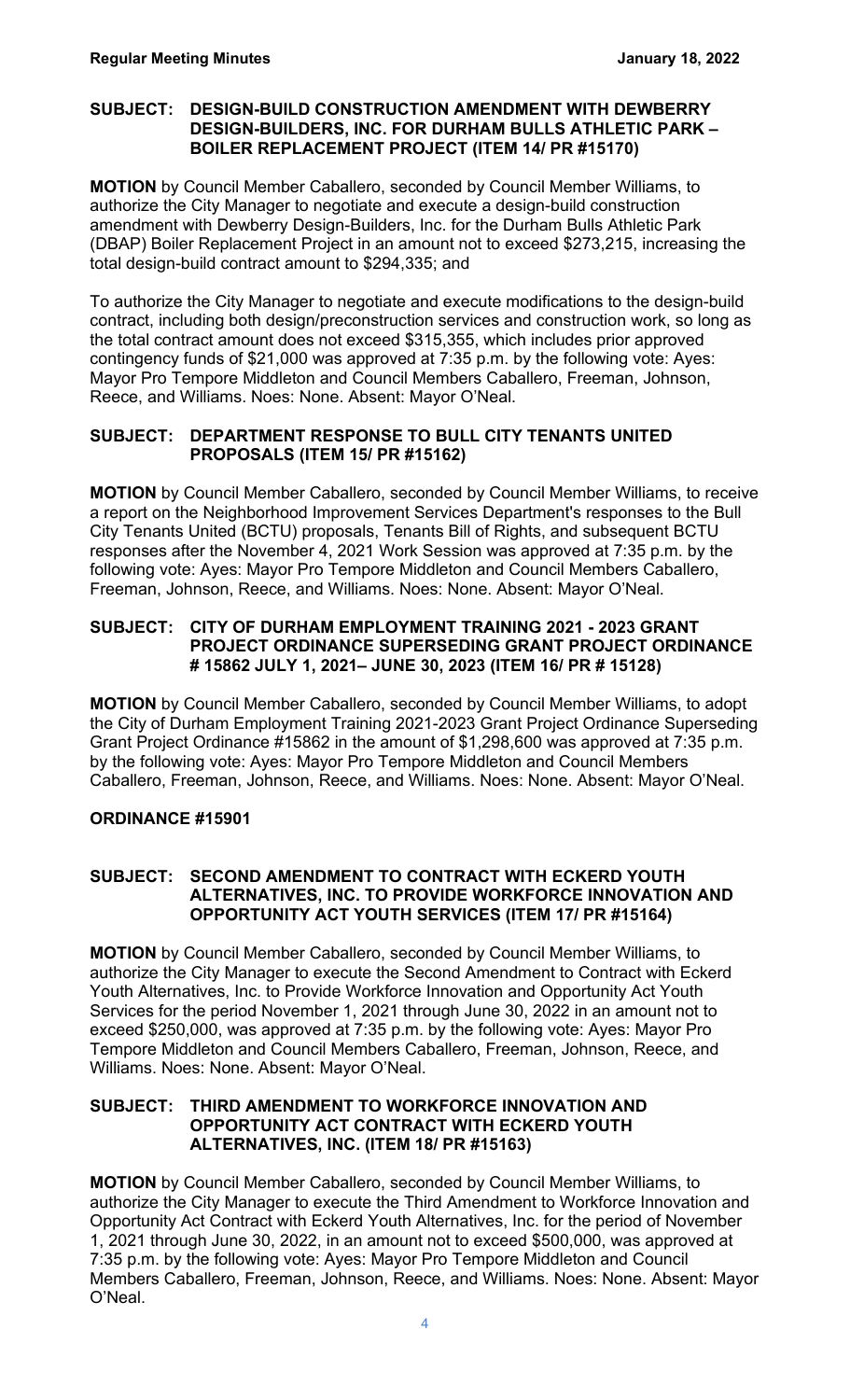#### **SUBJECT: AMENDMENT TO GRANT PROJECT ORDINANCE #15691, THE EXECUTIVE OFFICE OF THE PRESIDENT, OFFICE OF NATIONAL DRUG CONTROL POLICY, 2020 HIGH-INTENSITY DRUG TRAFFICKING AREA (HIDTA) GRANT (ITEM 19/ PR #15167)**

**MOTION** by Council Member Caballero, seconded by Council Member Williams, to authorize the City Manager to accept the Executive Office of the President, Office of National Drug Control Policy, 2020 High Intensity Drug Trafficking Areas (HIDTA), Grant amendment by executing the grant documents; and

To adopt the Executive Office of the President, Office of National Drug Control Policy, 2020 High Intensity Drug Trafficking Areas (HIDTA) Grant Project Ordinance, superseding Grant Project Ordinance #15691 to recognize the grant award decrease from \$434,439.92 to \$275,033.22 was approved at 7:35 p.m. by the following vote: Ayes: Mayor Pro Tempore Middleton and Council Members Caballero, Freeman, Johnson, Reece, and Williams. Noes: None. Absent: Mayor O'Neal.

# **ORDINANCE #15902**

# **SUBJECT: 2021 PAUL COVERDELL FORENSIC SCIENCE IMPROVEMENT PROGRAM GRANT PROJECT ORDINANCE (ITEM 20/ PR #15166)**

**MOTION** by Council Member Caballero, seconded by Council Member Williams, to authorize the City Manager to accept the 2021 Paul Coverdell Forensic Science Improvement Program grant by executing the grant documents; and

To adopt the 2021 Paul Coverdell Forensic Science Improvement Program Grant Project Ordinance in the amount of \$250,000, was approved at 7:35 p.m. by the following vote: Ayes: Mayor Pro Tempore Middleton and Council Members Caballero, Freeman, Johnson, Reece, and Williams. Noes: None. Absent: Mayor O'Neal.

# **ORDINANCE #15903**

#### **SUBJECT: CONTRACT AMENDMENT NO. 11 FOR ST-264C FOR PROFESSIONAL SERVICES RELATED TO FAYETTEVILLE ROAD IMPROVEMENTS (ITEM 21/ PR #15415)**

**MOTION** by Council Member Caballero, seconded by Council Member Williams, to authorize the City Manager to execute Contract Amendment No. 11 for ST-264C with Kimley-Horn and Associates, Inc. in the amount of \$58,000, for a revised total contract amount of \$2,568,000;

To establish a contingency fund in the amount of \$30,000; and

To authorize the City Manager to negotiate and execute amendments to the contract provided that the total contract cost does not exceed \$2,598,000, was approved at 7:35 p.m. by the following vote: Ayes: Mayor Pro Tempore Middleton and Council Members Caballero, Freeman, Johnson, Reece, and Williams. Noes: None. Absent: Mayor O'Neal.

#### **SUBJECT: CONTRACT ST-320, STREET REPAIRS AND REPAVING 2022 (ITEM 22/ PR 15143)**

**MOTION** by Council Member Caballero, seconded by Council Member Williams, to authorize the City Manager to execute a contract for ST-320, Street Repairs and Repaving 2022 with Carolina Sunrock LLC in the amount of \$6,419,918;

To establish a contingency fund in the amount of \$160,497.95; and

To authorize the City Manager to negotiate and execute change orders to the contract provided that the total contract cost does not exceed \$6,580,415.95 was approved at 7:35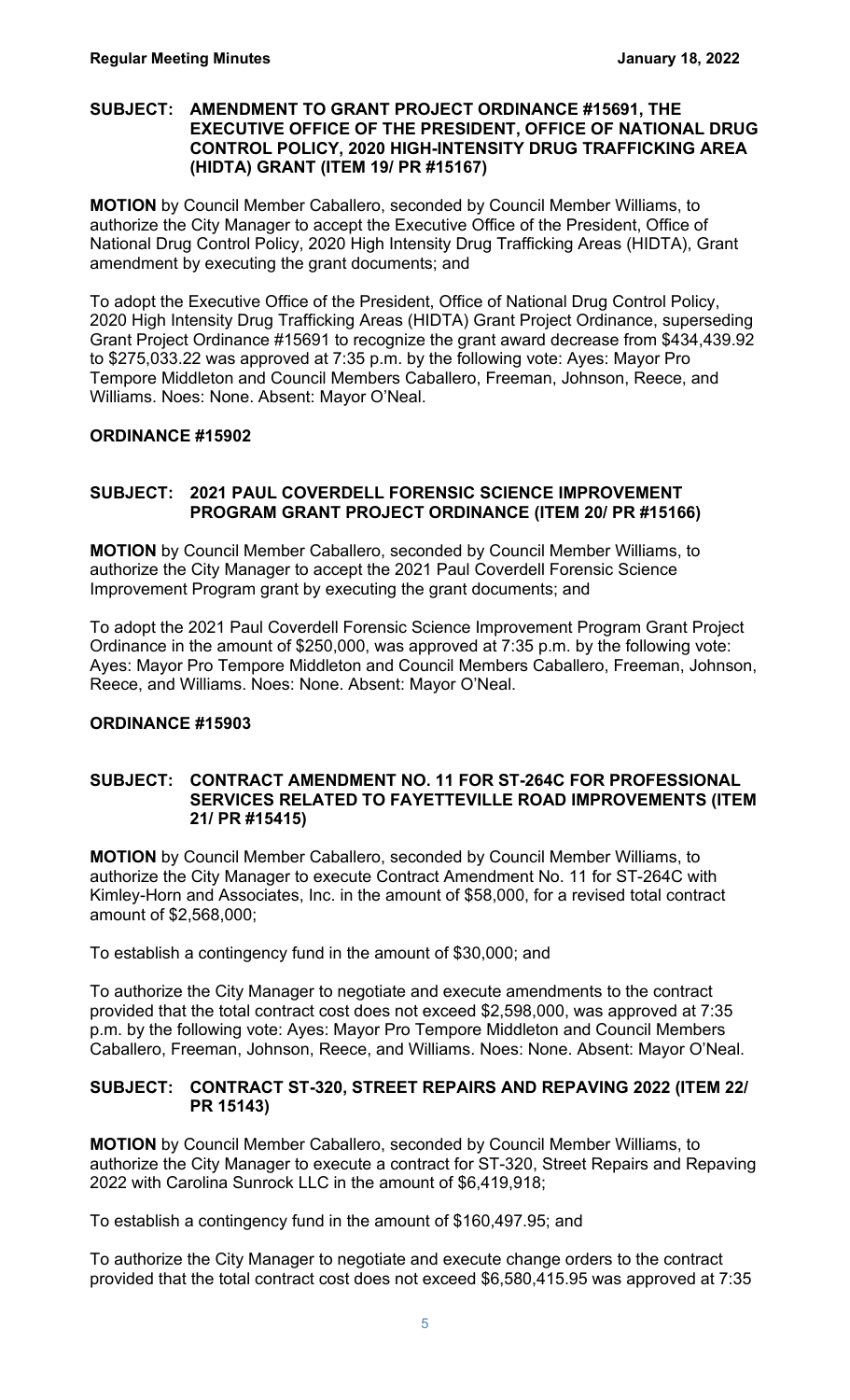p.m. by the following vote: Ayes: Mayor Pro Tempore Middleton and Council Members Caballero, Freeman, Johnson, Reece, and Williams. Noes: None. Absent: Mayor O'Neal.

#### **SUBJECT: CONTRACT ST-321 PAVEMENT PRESERVATION 2022 (ITEM 23/ PR #15144)**

**MOTION** by Council Member Caballero, seconded by Council Member Williams, to authorize the City Manager to execute a contract for ST-321, Pavement Preservation 2022 with Slurry Pavers, Inc. in the amount of \$4,814,666.19;

To establish a contingency fund in the amount of \$120,366.65; and

To authorize the City Manager to negotiate and execute change orders to the contract provided that the total contract cost does not exceed \$4,935,032.84 was approved at 7:35 p.m. by the following vote: Ayes: Mayor Pro Tempore Middleton and Council Members Caballero, Freeman, Johnson, Reece, and Williams. Noes: None. Absent: Mayor O'Neal

#### **SUBJECT: SOUTH ELLERBE RESTORATION PROJECT PHASE 2 – SITE DEMOLITION & MASS GRADING (SP-2021-02) (ITEM 24/ PR #15136)**

**MOTION** by Council Member Caballero, seconded by Council Member Williams, to authorize the City Manager to execute Contract SP-2021-02, South Ellerbe Restoration Project Phase 2 - Site Demolition & Mass Grading, with Buckeye Elm Contracting, LLC in the amount of \$1,512,594;

To establish a contingency fund in the amount of \$151,259; and

To authorize the City Manager to negotiate change orders for Contract SP-2021-02 provided that the total contract cost does not exceed \$1,663,853 was approved at 7:35 p.m. by the following vote: Ayes: Mayor Pro Tempore Middleton and Council Members Caballero, Freeman, Johnson, Reece, and Williams. Noes: None. Absent: Mayor O'Neal

#### **SUBJECT: CONTRACT AMENDMENT NO. 3 FOR ST-301C, PAVING SERVICES 2020 (ITEM 25/ PR #15142)**

**MOTION** by Council Member Caballero, seconded by Council Member Williams, to authorize the City Manager to execute Contract Amendment No. 3 for ST-301C, Paving Services 2020 with AECOM Technical Services of North Carolina, Inc. in the amount of \$947,232.70, for a total revised contract amount not to exceed \$2,693,010.46 was approved at 7:35 p.m. by the following vote: Ayes: Mayor Pro Tempore Middleton and Council Members Caballero, Freeman, Johnson, Reece, and Williams. Noes: None. Absent: Mayor O'Neal

# **[ITEM PULLED FROM THE AGENDA]**

# **SUBJECT: POLICE AND FIRE COMPENSATION PLANS ADJUSTMENT (ITEM 26/ PR #15171)**

Mayor Pro Tempore Middleton spoke in support of the item; stated that a threshold had been made; and thanked First Responders for their hard work.

Council Member Williams expressed his support of the item; however, he recognized that there was more progress to be made.

**MOTION** by Council Member Williams, seconded by Council Member Caballero, to receive a presentation on the Police and Fire Compensation Plans Adjustment; and

To authorize the City Manager to amend the Police and Fire Compensation Plans, applying market adjustments to the salary structures, effective January 18, 2022, was approved at 7:39 p.m. by the following vote: Ayes: Mayor Pro Tempore Middleton and Council Members Caballero, Freeman, Johnson, Reece, and Williams. Noes: None. Absent: Mayor O'Neal